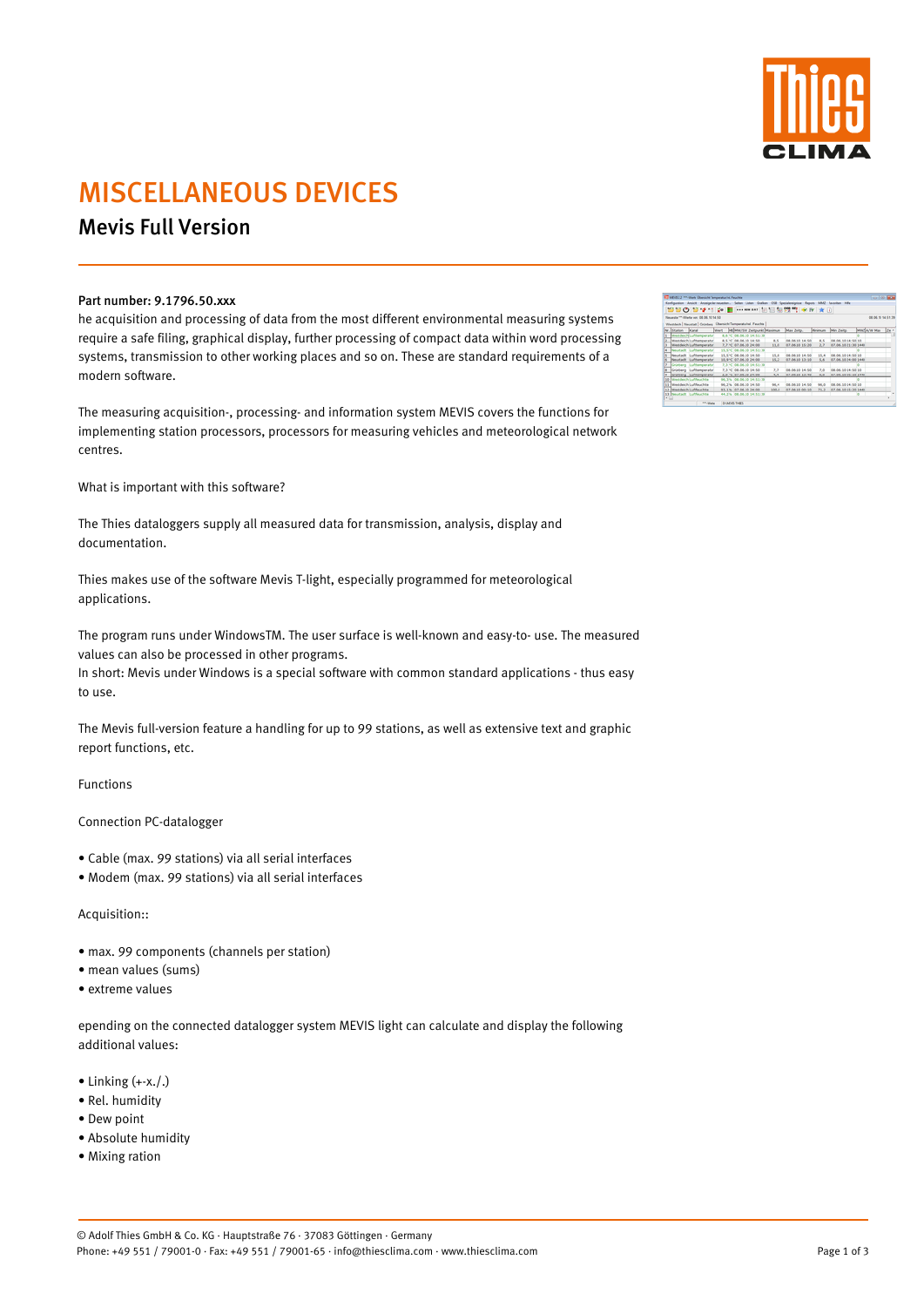

- Air pressure QFE, QFF, QNH
- Evaporation acc. to Haude, Richter or Wendling
- Wind-chill
- Perceivable temperature
- Sunshine duration
- Wind velocity component
- Daily mean temperature acc. to DWD/German Weather Service (from 3 or 4 values)
- Flow at weirs acc. to Swiss Standard
- Heating degree days
- Sunshine
- Direct solar radiation
- Diffuse sky radiation
- Sunshine duration from daily mean value of global radiation

Presentation of measuring values

Graphics

- Graphic 4 in 4 (four measuring values in four diagrams)
- Graphic 4 in 1 (four measuring values in one diagram)
- Diurnal cycle 4 in 1(four time-slice-mean value over one day in four diagrams)
- Diurnal cycle 4 in 4 (four time-slice-mean values over one day in one diagram)
- Correlation
- Wind rose
- Report

Lists:

- 4 channel list (display of four measuring values in a list with date and time)
- extreme values
- station list
- report

Output of Graphics and Lists:

Via Windows driver and printer, plotter or in a file

Data export

- dBase (dBase IV data bank file)
- DVWK (special format for precipitation values)

## Specification

#### Part number: 9.1796.50.xxx

| Compatibility           |                       |  |
|-------------------------|-----------------------|--|
| Connectable instruments | all THIES data logger |  |
| System requirements     | PC mit                |  |
|                         | - Prozessor > 1 GHz   |  |
|                         | $-RAM > 1 GB$         |  |

Page 2 of 3

© Adolf Thies GmbH & Co. KG · Hauptstraße 76 · 37083 Göttingen · Germany Phone: +49 551 / 79001-0 · Fax: +49 551 / 79001-65 · info@thiesclima.com · www.thiesclima.com